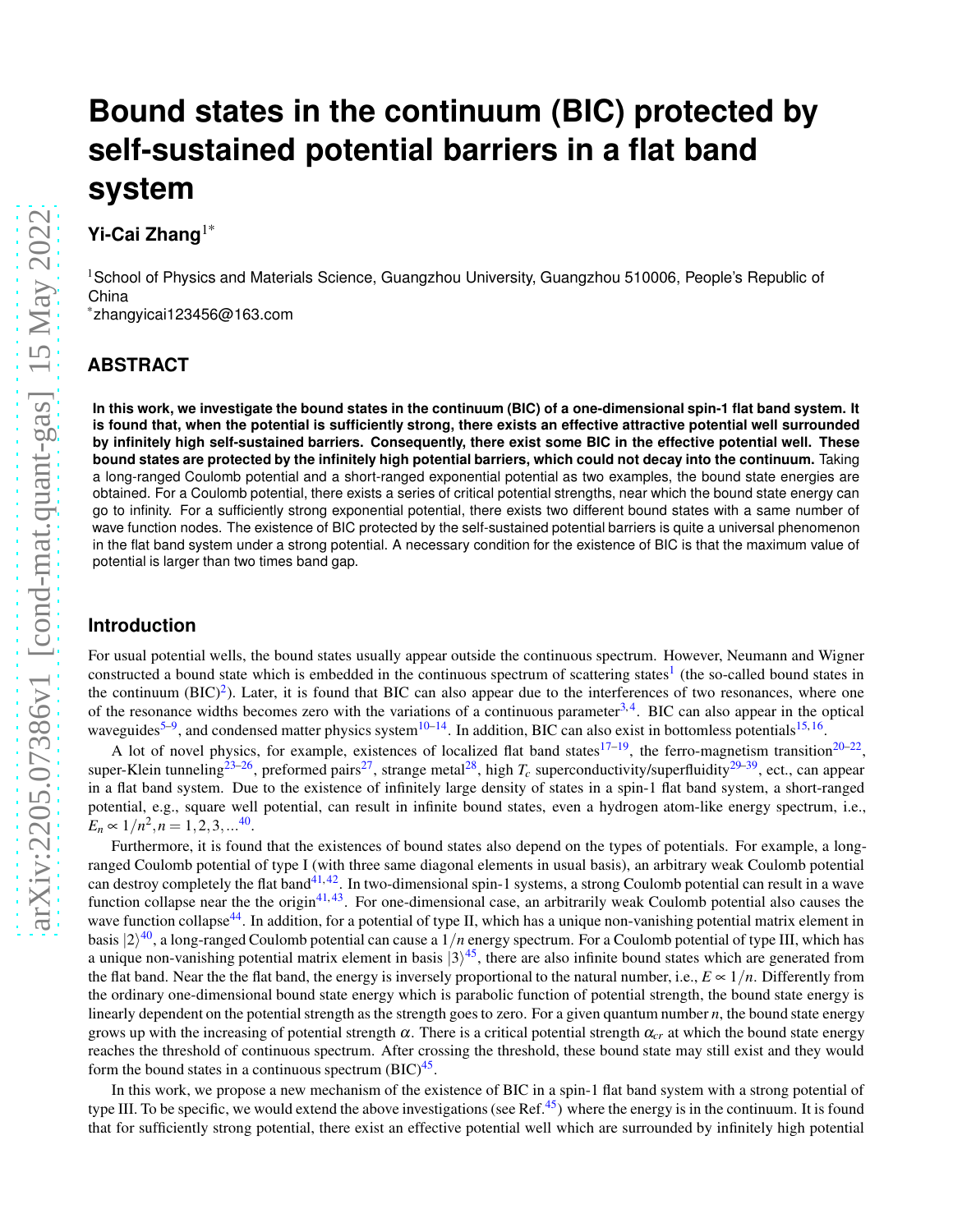

**Figure 1.** The energy spectrum of free particle Hamiltonian. The possible conventional bound states exist in the gaps A and B. Any possible bound states in the continuum (BIC) only exist outside these gaps.

barriers. Within the potential well, there may exist some bound states which are embedded in the continuous spectrum, i.e., BIC. The infinitely high barriers protect the BIC from decaying into the continuous spectrum. Taking a long-ranged Coulomb potential and a shorted-ranged exponential potential as two examples, we get the bound state (BIC) energies. Our results show that the existence of BIC is quite a universal phenomenon for a strong potential of type III in the spin-1 flat band system .

#### **Results**

### **0.1 The model Hamiltonian with a flat band**

In this work, we consider a spin-1 Dirac-type Hamiltonian<sup>[40](#page-11-9)</sup> in one dimension, i.e.,

$$
H = H_0 + V_p(x)
$$
  
\n
$$
H_0 = -i v_F \hbar S_x \partial_x + m S_z,
$$
\n(1)

where  $V_p(x)$  is potential energy,  $H_0$  is the free-particle Hamiltonian,  $v_F > 0$  is Fermi velocity, and  $m > 0$  is energy gap parameter.  $S_x$  and  $S_z$  are spin operators for spin-1 particles<sup>[46](#page-12-4)</sup>, i.e.,

$$
S_x = \begin{bmatrix} 0 & \frac{1}{\sqrt{2}} & 0 \\ \frac{1}{\sqrt{2}} & 0 & \frac{1}{\sqrt{2}} \\ 0 & \frac{1}{\sqrt{2}} & 0 \end{bmatrix}; \qquad S_z = \begin{bmatrix} 1 & 0 & 0 \\ 0 & 0 & 0 \\ 0 & 0 & -1 \end{bmatrix}, \qquad (2)
$$

in usual spin basis  $|i\rangle$  with  $i = 1, 2, 3$ . In the whole manuscript, we use the units of  $v_F = \hbar = 1$ . When  $V_p(x) = 0$ , the free particle Hamiltonian  $H_0$  has three energy bands. One of them is flat band with eigen-energy  $E_{k,0} \equiv 0$ , and the other two of them are dispersion bands<sup>[40](#page-11-9)</sup>. Among the three band, there are two band gaps, whose sizes are given by parameter  $m$  (see Fig.1). Any possible BIC only exist in the two continuous spectrum, i.e., outside the gaps .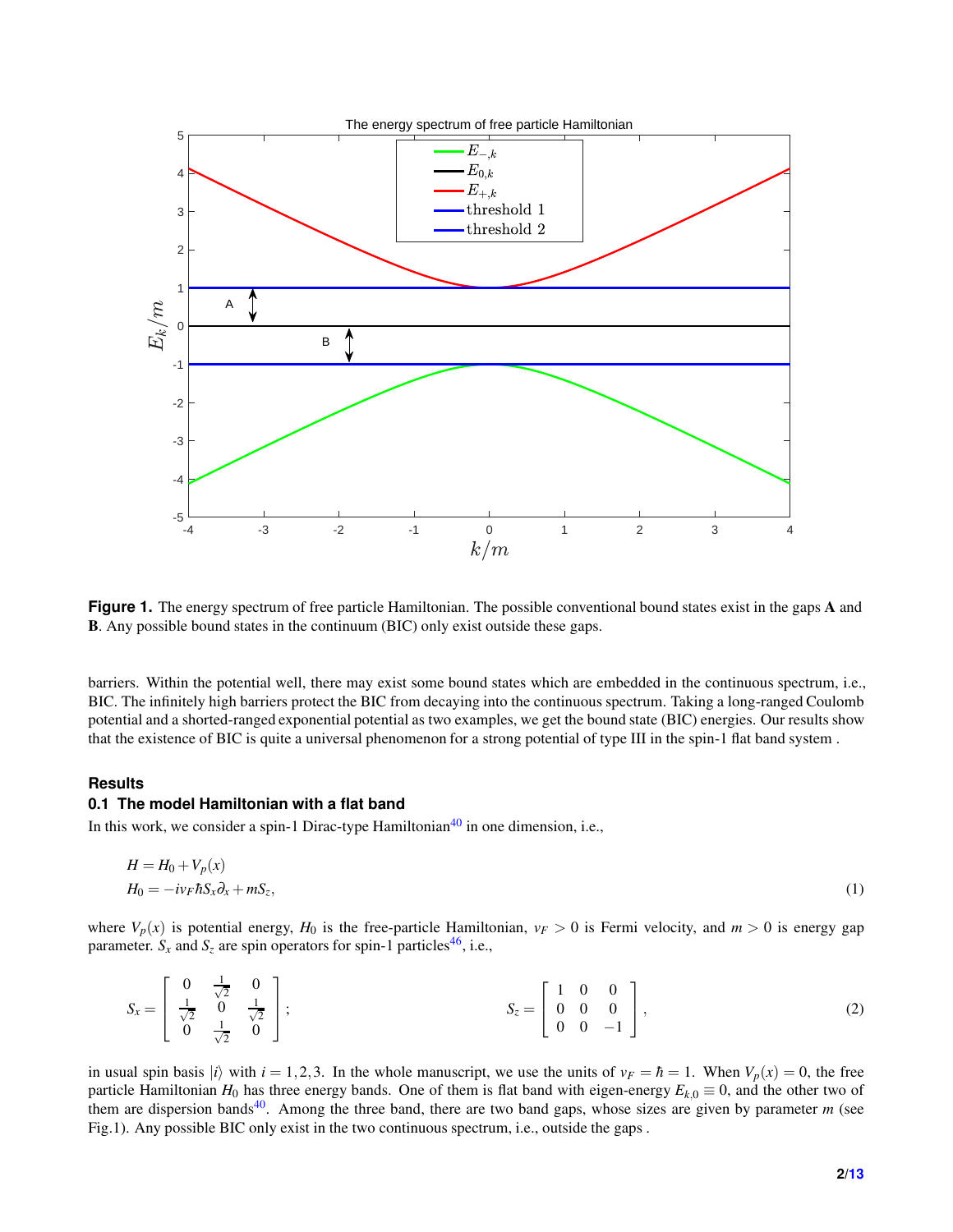#### **0.2 bound states in a potential of type III**

In the following manuscript, we assume the potential energy  $V_p$  has following form in usual basis  $|i = 1, 2, 3\rangle$ , namely,

$$
V_p(x) = V_{11}(x) \bigotimes |1\rangle\langle 1| = \begin{bmatrix} V_{11}(x) & 0 & 0 \\ 0 & 0 & 0 \\ 0 & 0 & 0 \end{bmatrix}.
$$
 (3)

In the whole manuscript, we would refer such a kind of potential as potential of type  $III^{45}$  $III^{45}$  $III^{45}$ . Such a spin-dependent potential is a bit similar to the magnetic impurity potential in Kondo model. The conventional bound states for potentials of type I and II have also been investigated in our previous works<sup>[40,](#page-11-9)[44](#page-12-2)</sup>. Adopting a similar procedure as Ref.<sup>[45](#page-12-3)</sup>, the spin-1 Dirac equation

$$
-i\partial_x \psi_2(x)/\sqrt{2} = [E - m - V_{11}(x)]\psi_1(x),-i\partial_x[\psi_1(x) + \psi_3(x)]/\sqrt{2} = E\psi_2(x),-i\partial_x\psi_2(x)/\sqrt{2} = [E + m]\psi_3(x).
$$
\n(4)

can be transformed into an effective Schrödinger equation (a second-order differential equation), i.e.,

<span id="page-2-0"></span>
$$
-\partial_x^2 \psi(x) + \tilde{V}(x)\psi(x) = \tilde{E}\psi(x).
$$
\n(5)

where the auxiliary wave function

$$
\psi(x) \equiv \frac{E - V_{11}(x)/2}{E + m} \psi_1(x).
$$
\n(6)

The effective total energy  $\tilde{E}$  and effective potential  $\tilde{V}$  are

<span id="page-2-2"></span>
$$
\tilde{E} = E^2 - m^2 > 0, \text{ for bound states in Continuum,}
$$
\n
$$
\tilde{V}(x) = \frac{V_{11}(x)}{2} \frac{(m+E)^2}{E - V_{11}(x)/2}.
$$
\n(7)

In the following, we would solve the effective Schrödinger equation Eq.[\(5\)](#page-2-0) to get the bound state (BIC) energies.

#### *0.2.1 a long-ranged Coulomb potential*

In this subsection, we assume the  $V_{11}$  is a Coulomb potential, i.e.,

$$
V_{11}(x) = \frac{\alpha}{|x|},\tag{8}
$$

where  $\alpha$  is the potential strength. The effective potential  $\tilde{V}$  is

$$
\tilde{V}(x) = \frac{V_{11}(x)}{2} \frac{(m+E)^2}{E - V_{11}(x)/2} = \frac{A}{|x| - x_0}.
$$
\n(9)

In the above equation, we introduce parameter  $A \equiv \frac{\alpha(m+E)^2}{2E}$  $\frac{a+E^2}{2E}$  and  $x_0 \equiv \frac{\alpha}{2E}$ . It is shown that the effective potential  $\tilde{V}$  is a shifted Coulomb potential<sup>[47](#page-12-6)</sup> with an effective potential strength *A*, which depends on energy *E*. The Eq.[\(5\)](#page-2-0) becomes

<span id="page-2-1"></span>
$$
\partial_x^2 \psi(x) + \left[\tilde{E} - \frac{A}{|x| - \frac{\alpha}{2E}}\right] \psi(x) = 0. \tag{10}
$$

Depending on the sign of  $\alpha/E$ , there exists two kinds of effective potentials  $\tilde{V}^{45}$  $\tilde{V}^{45}$  $\tilde{V}^{45}$ . When  $\alpha/E < 0$ , the effective potential  $\tilde{V}$  has a lowest point at  $x = 0$ . The bound state energies are in the the gaps,  $0 \lt E \lt m$ . Hence there is no BIC for  $\alpha/E \lt 0$ .

When  $\alpha/E > 0$  ( $x_0 > 0$ ), the effective potential  $\tilde{V}$  is negative in the interval ( $-x_0$ , $x_0$ ) (a potential well), and positive in intervals  $(-\infty, -x_0)$  and  $(x_0, \infty)$  (see Fig.2). There are two infinitely high potential barriers near two ends  $x = \pm x_0$  of the interval  $(-x_0, x_0)$ . We see that the potential well width  $w \equiv 2x_0 = \alpha/E$ , and the position of potential barriers  $x = \pm x_0$  depend sensitively on the bound state energy *E*. So in the whole work, we call the potential barriers as self-sustained potential barriers. In addition, it is found that the bound state energy can be larger than zero for  $\alpha > 0$  or smaller than zero for  $\alpha < 0^{45}$  $\alpha < 0^{45}$  $\alpha < 0^{45}$ . In the following, we mainly focus on the case of  $\alpha/E > 0$ , where the bound states in the continuous spectrum (BIC) may appear.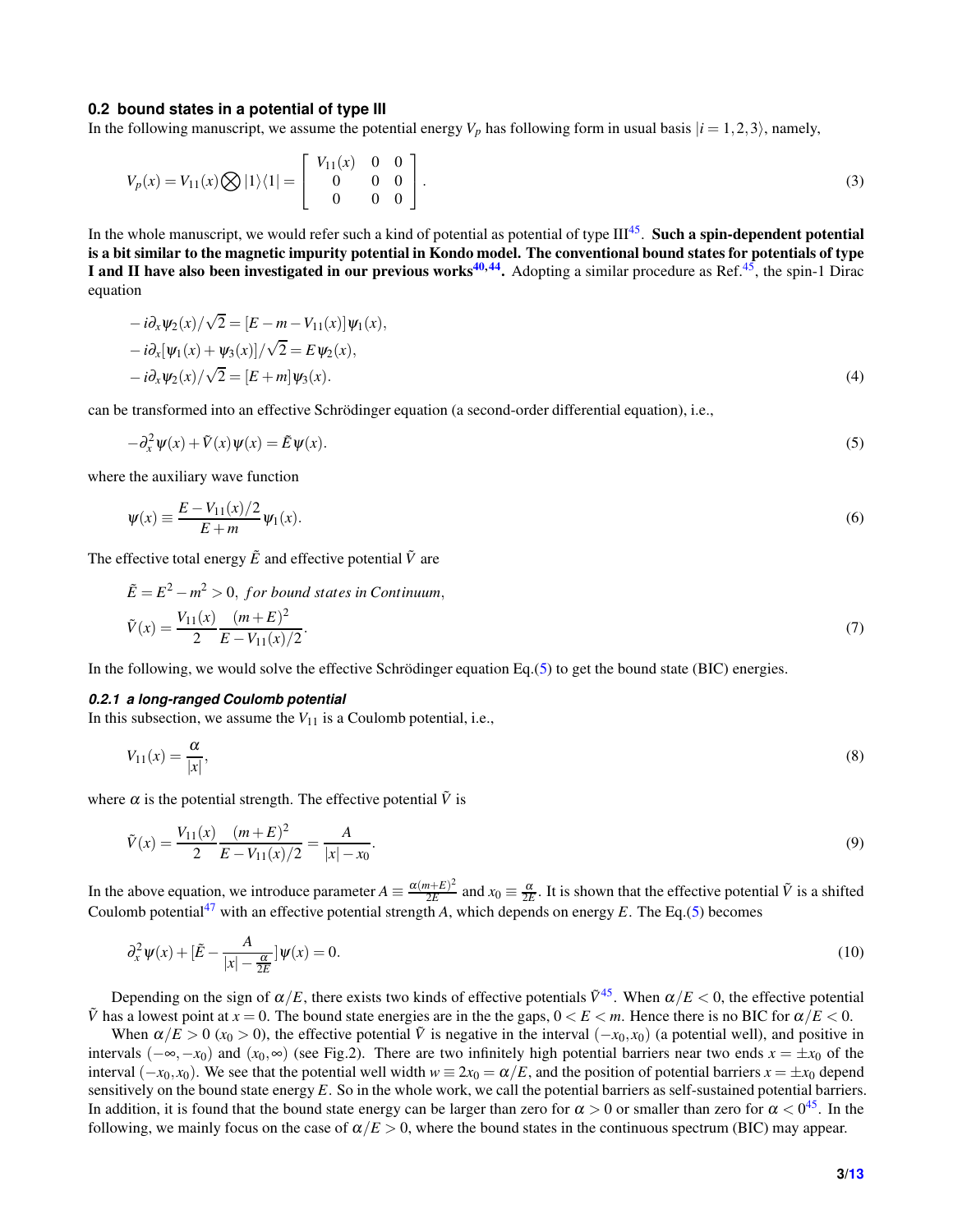

Figure 2. The effective potential wells surrounded by two infinitely high barriers (the red solid lines). (a): The effective potential for Coulomb potential ( $\alpha/E > 0$ ). The value of effective potential at  $x = 0$ , i.e.,  $\tilde{V}(0) = -(m+E)^2$ . (b): The effective potential for exponential potential. The value of effective potential at  $x = 0$ , i.e.,  $\tilde{V}(0) = \frac{(m+E)^2}{2E}$  $\frac{2E}{V_0} - 1$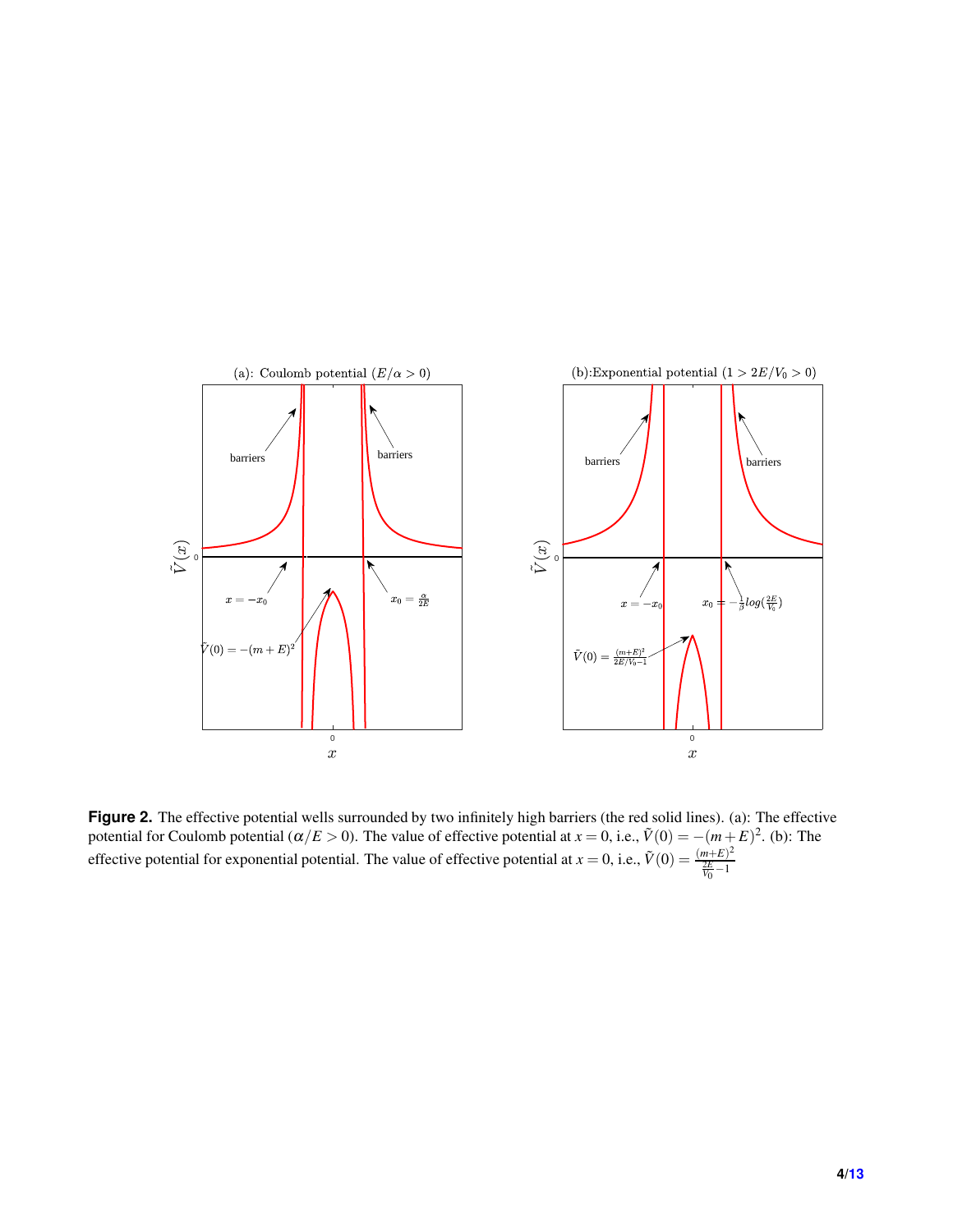When  $x > 0$  and  $|E| > m$  (for BIC), the equation Eq.[\(10\)](#page-2-1) can be solved with some confluent hypergeometric functions. Its general solution is

$$
\psi(x) = (x - x_0)e^{-i\sqrt{\tilde{E}}(x - x_0)} \{c_1 \times {}_1F_1[a, b, 2i\sqrt{\tilde{E}}(x - x_0)] + c_2 \times U[a, b, 2i\sqrt{\tilde{E}}(x - x_0)]\},\tag{11}
$$

where  $_1F_1[a,b,z] = \sum_{k=0}^{\infty} \frac{(a)_k z^k}{k!(b)_k}$  $\frac{(a)_k z^k}{k!(b)_k}$  is confluent hypergeometric function<sup>[48](#page-12-7)</sup>,  $(a)_k = a \times (a+1) \times (a+2) \times ... \times (a+k-1)$ , and  $c_1(c_2)$  are two arbitrary constants.  $a = 1 + \frac{A}{2i}$  $\frac{A}{2i\sqrt{\bar{E}}}$ ,  $b = 2$ .  $U[a, b, z]$  is a second linearly independent solution to the confluent hypergeometric equation (Tricomi function<sup>[49](#page-12-8)</sup>). When  $z \to 0$ , the two confluent hypergeometric functions behave as

<span id="page-4-0"></span>
$$
{}_{1}F_{1}[a,b,z] \simeq 1,
$$
  
\n
$$
U[a,b,z] = \frac{\Gamma(b-1)}{\Gamma(a)}z^{1-b} + O(|log z|), \quad (b = 2).
$$
\n(12)

When  $\alpha/E > 0$ , due to the existence of infinitely high potential barriers, the bound state in the continuum only exist in the interval (−*x*0,*x*0) (see Fig.2). Outside the effective potential well, the wave function vanishes (see Fig.5). At the two ends of the interval, the zero boundary conditions should be satisfied, i.e.,

$$
\psi(\pm x_0) = 0. \tag{13}
$$

Taking Eq.[\(12\)](#page-4-0) into account,  $U[a, b, 2i\sqrt{E}(x - x_0)]$  should be discarded. So the wave function is

$$
\psi(x) = (x - x_0)e^{-i\sqrt{\tilde{E}}(x - x_0)} {}_1F_1[a, b, 2i\sqrt{\tilde{E}}(x - x_0)].
$$
\n(14)

Due to  $\tilde{V}(-x) = \tilde{V}(x)$ , the wave functions can be classified by parities. For odd parity states, the bound state energy equation is

<span id="page-4-2"></span>
$$
{}_{1}F_{1}[1+\frac{\alpha(E+m)^{2}}{4iE\sqrt{E^{2}-m^{2}}},2,-\frac{i\alpha\sqrt{E^{2}-m^{2}}}{E}]=0.
$$
\n(15)

For even parity states, the bound state energy equation is

<span id="page-4-3"></span>
$$
[-4E(2E+i\alpha\sqrt{E^2-m^2})] \times {}_1F_1[1+\frac{\alpha(E+m)^2}{4iE\sqrt{E^2-m^2}},2,-\frac{i\alpha\sqrt{E^2-m^2}}{E}]
$$
  
+ $\alpha[4iE\sqrt{E^2-m^2}+\alpha(m+E)^2] \times {}_1F_1[2+\frac{\alpha(E+m)^2}{4iE\sqrt{E^2-m^2}},3,-\frac{i\alpha\sqrt{E^2-m^2}}{E}] = 0.$  (16)

The results are reported in Fig.(3).

When  $E^2 > m^2$  for BIC, with quasi-classical approximation method<sup>[50](#page-12-9)</sup>, the eigen-energy is given by

<span id="page-4-1"></span>
$$
\frac{\alpha|m+E|}{2E}[\sqrt{\frac{2E}{m+E}}+\sqrt{\frac{m+E}{E-m}}\operatorname{arcsinh}(\sqrt{\frac{E-m}{E+m}})]=(n+\Delta)\pi,
$$
\n(17)

where  $n = 1, 2, 3, \dots$ , and

$$
\Delta = +\frac{1}{4}, \text{ for odd parity states,}
$$
  
\n
$$
\Delta = -\frac{1}{4}, \text{ for even parity states.}
$$
\n(18)

From the Fig. 3, we see that the the bound state (BIC) energy can be well described by the quasi-classical approximation Eq. $(17)$ .

For  $\alpha > 0$ , there exists a critical potential strength<sup>[45](#page-12-3)</sup>, which is determined by

$$
\alpha_{cr1} \simeq \frac{(1/4+n)\pi}{2}, \text{ for odd parity states,}
$$
  

$$
\alpha_{cr1} \simeq \frac{(-1/4+n)\pi}{2}, \text{ for even parity states.}
$$
 (19)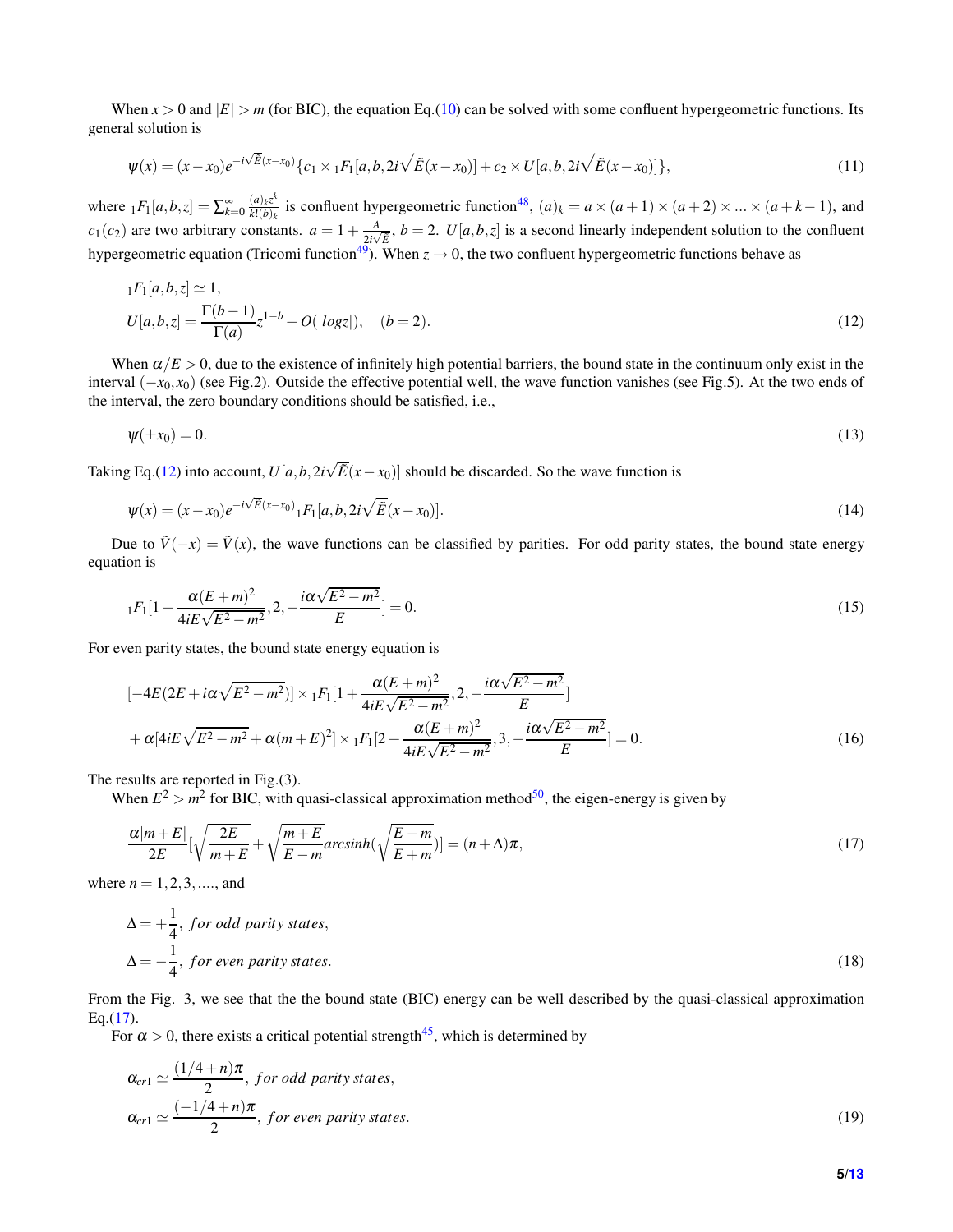

**Figure 3.** The bound state (BIC) energy of Coulomb potential in the case of  $\alpha/E > 0$ . The solid lines are the the exact results of Eqs.[\(15\)](#page-4-2) and [\(16\)](#page-4-3). The black dashed lines are given by the quasi-classical approximation formula Eq.[\(17\)](#page-4-1). In the gaps A and B, there also exist infinite (conventional) bound states whose energy satisfy |*E*| < *m* (see Fig. 4 of Ref. [45].)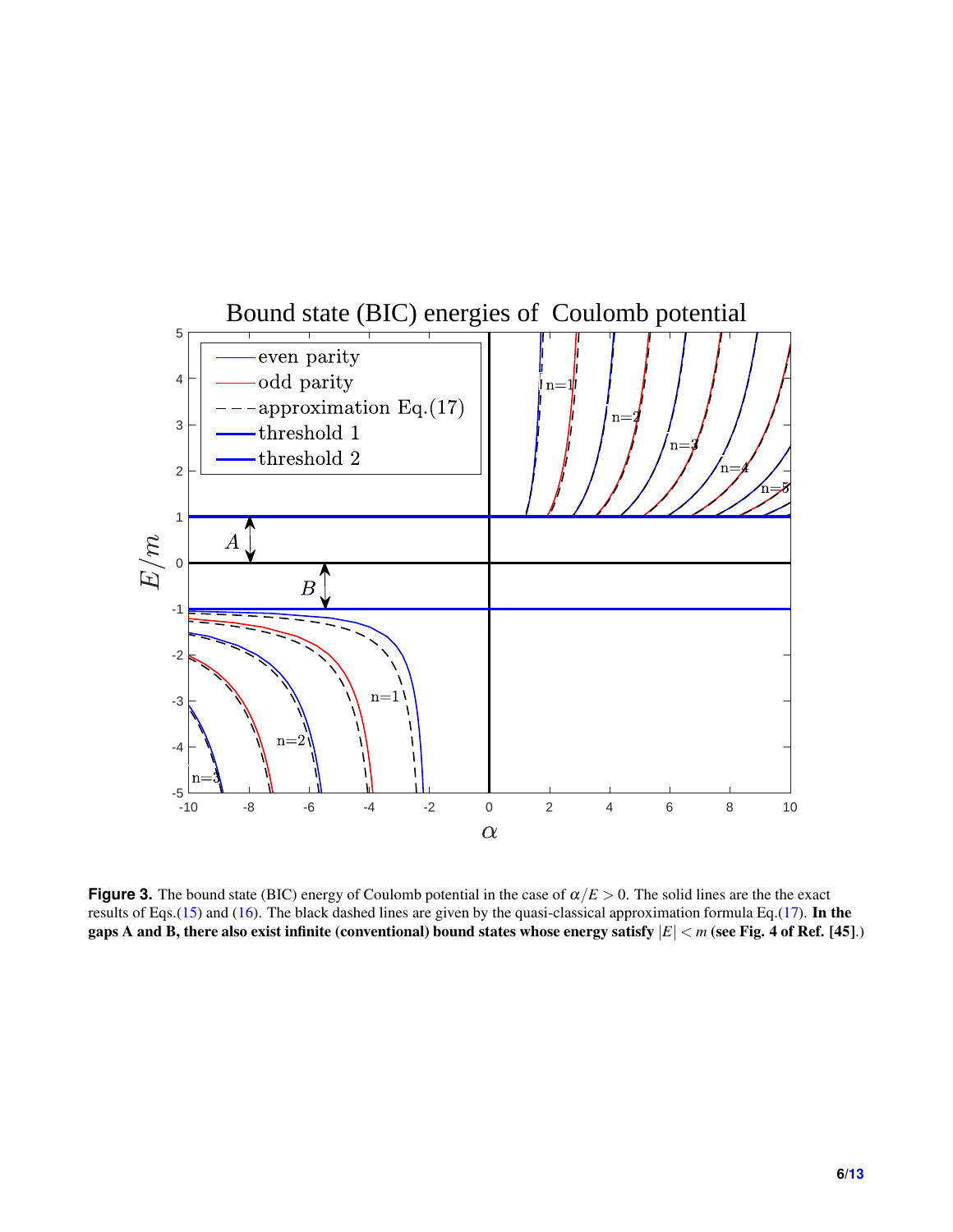After crossing these critical values, the bound states still exist and they form the bound states in continuum (BIC). For a given *n*, there exist another critical value  $\alpha_{c}$ , near which the bound state energy goes to infinity, i.e.,  $E \to \pm \infty$ . When  $E \to \pm \infty$ , the value is can be determined approximately with Eq.[\(17\)](#page-4-1), i.e.,

<span id="page-6-0"></span>
$$
\alpha_{cr2} \simeq \pm \frac{2(n+\Delta)\pi}{\sqrt{2} + arcsinh(1)} \simeq \pm 0.6534(n+\Delta)\pi,
$$
\n(20)

where sign  $+(-)$  for  $E > \langle 0 \rangle$ . For  $\alpha < 0$ , when  $E < -m$  and  $|\alpha| \gg 1$ , for a given *n*, the energy approach the threshold of lower band, i.e.,  $E \rightarrow -m$ .

The existence of the BIC can be understood qualitatively as follows. The width of effective potential well is  $w = 2x_0 = \alpha/E$ . Based on the bound state energy formulas of infinitely deep square well potential, the bound state energy equation can be approximately written as

$$
kw = n\pi,\tag{21}
$$

where wave vector can be approximated by

$$
k \sim \sqrt{\tilde{E} - \tilde{V}(0)} = \sqrt{2E(m+E)}.
$$
\n(22)

So we find that the potential strength

$$
\alpha = \frac{n\pi E}{\sqrt{2E(m+E)}},\tag{23}
$$

where  $E^2 > m^2$  for BIC. Only when

 $\alpha > \alpha_{cr1} \simeq \pi/2$ , for  $E > m$ , (24)

BIC begin to appear. When  $E \to \pm \infty$ , the critical value

$$
\alpha_{\rm cr2} \simeq \pm n\pi/\sqrt{2} \simeq \pm 0.7071 n\pi. \tag{25}
$$

A more accurate formula Eq.[\(20\)](#page-6-0) gives  $\alpha_{cr2} \simeq \pm 0.6534(n+\Delta)\pi$ .

#### *0.2.2 short-ranged exponential potential*

We should remark that the above mechanism of existence of BIC is quite a universal phenomenon for a sufficiently strong potential. As long as the self-sustained potential barriers can form, the BIC may exist. A critical condition for the existence of the infinitely high potential barriers is that the denominator of the effective potential has zero point [see Eq.[\(7\)](#page-2-2)], i.e., the equation

<span id="page-6-2"></span><span id="page-6-1"></span>
$$
E - V_{11}(x)/2 = 0 \tag{26}
$$

has real solutions *x*. On the other hand, for BIC, the bound state energy should satisfy

$$
|E| > m. \tag{27}
$$

Taking the Eqs.[\(26\)](#page-6-1) and [\(27\)](#page-6-2) into account, we conclude that when the maximum value of potential is larger than two times gap parameter *m*, i.e.,

<span id="page-6-3"></span>
$$
|V_{11}(x)|_{max} > 2m, \tag{28}
$$

there may exist BIC. We should emphasize that the above condition Eq.[\(28\)](#page-6-3) just is a necessary condition for the existence of BIC. So when the potential is sufficiently strong, there may exist BIC in the flat band system.

In this subsection, we assume the potential have an exponential function form, i.e.,

$$
V_{11}(x) = V_0 e^{-\beta |x|},\tag{29}
$$

where  $V_0$  is the potential strength,  $1/\beta$  describes decaying distance of exponential function. For the above sufficiently strong exponential potential, it is found that there exist BIC. The effective potential  $\tilde{V}$  is

$$
\tilde{V} = \frac{V_{11}(x)}{2} \frac{(m+E)^2}{E - V_{11}(x)/2} = \frac{(m+E)^2 e^{-\beta|x|}}{\gamma - e^{-\beta|x|}},
$$
\n(30)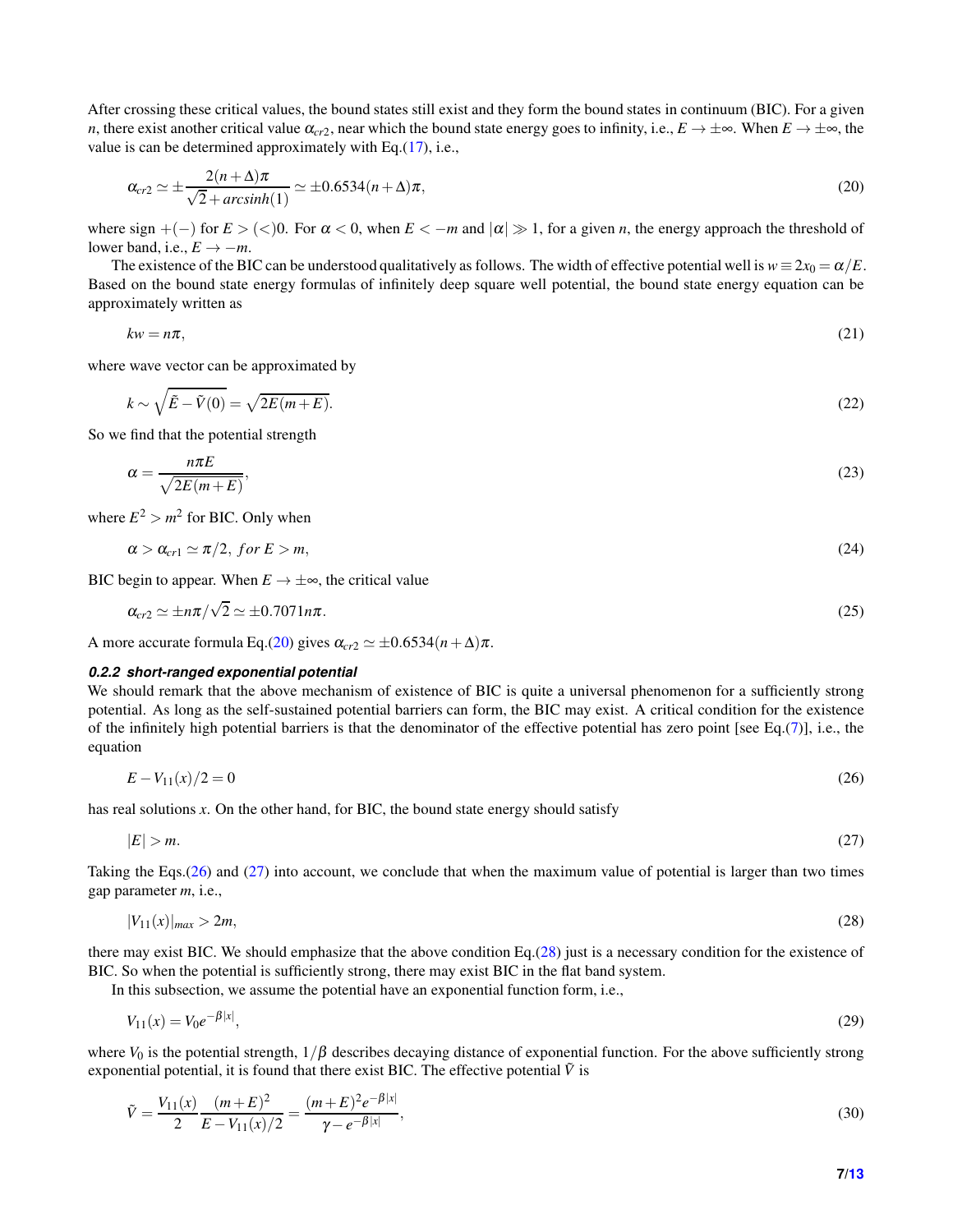where we introduce dimensionless parameter  $\gamma \equiv \frac{2E}{V_0}$ . When  $\gamma \equiv \frac{2E}{V_0} < 1$ ,  $\gamma - e^{-\beta |x|} = 0$ , i.e.,  $x = \pm x_0 \equiv \mp \frac{1}{\beta} log(\gamma)$ , then the denominator of effective potential is zero. In the interval (−*x*0,*x*0), the effective potential is negative, while outside the interval, the effective potential is positive. Near the two end of interval, i.e.,  $x = x_0$ , there are also two infinitely high potential barriers (see Fig.2). So the bound states in continuum may exist in the interval.

The Eq. $(5)$  becomes

<span id="page-7-0"></span>
$$
\partial_x^2 \psi(x) + [\tilde{E} - \frac{\varepsilon e^{-\beta|x|}}{\gamma - e^{-\beta|x|}}] \psi(x) = 0. \tag{31}
$$

where  $\tilde{E} = E^2 - m^2$ ,  $\varepsilon = (m+E)^2$ . The general solution of Eq.[\(31\)](#page-7-0) is

$$
\psi(x) = c_1(\gamma e^{\beta x})^{-\frac{\sqrt{-(\tilde{E}+\varepsilon)}}{\beta}} {}_2F_1[A_-,B_-;C_-, \gamma e^{\beta x}] + c_2(\gamma e^{\beta x})^{\frac{\sqrt{-(\tilde{E}+\varepsilon)}}{\beta}} {}_2F_1[A_+,B_+;C_+, \gamma e^{\beta x}], \tag{32}
$$

where  $_2F_1[a,b;c,z] = \sum_{k=0}^{\infty} \frac{(a)_k(b)_k z^k}{k!(c)_k}$  $\frac{\partial k}{\partial k!}(c)_k$  is hypergeometric function,  $(a)_k = a \times (a+1) \times (a+2) \times ... \times (a+k-1)$ , and  $c_1(c_2)$  are two arbitrary constants.  $A_{\mp} = \mp$  $\frac{\sqrt{-(\tilde{E}+\varepsilon)}}{\beta}$  —  $\frac{\sqrt{-\tilde{E}}}{\beta},\, B_{\mp}=\mp$  $\frac{\sqrt{-(\tilde{E}+\varepsilon)}}{\beta}$  +  $\frac{\sqrt{-\tilde{E}}}{\beta}$ ,  $C_{\mp} = 1 \mp \frac{2\sqrt{-(\tilde{E} + \varepsilon)}}{\beta}$ . At two ends of interval  $(-x_0, x_0)$ , the wave function should vanish, i.e.,

<span id="page-7-1"></span>
$$
\psi(x = x_0) = c_1(\gamma e^{\beta x_0})^{-\frac{\sqrt{-(\mathcal{E} + \epsilon)}}{\beta}} \times {}_2F_1[A_-, B_-; C_-, \gamma e^{\beta x_0}] + c_2(\gamma e^{\beta x_0})^{\frac{\sqrt{-(\mathcal{E} + \epsilon)}}{\beta}} \times {}_2F_1[A_+, B_+; C_+, \gamma e^{\beta x_0}] = 0. \tag{33}
$$

Similarly, the bound state energy equation are given by

$$
\psi(x=0) = 0, \text{ for odd parity states},
$$
  
\n
$$
\psi'(x=0) = 0, \text{ for even parity states}.
$$
\n(34)

To be specific, for odd parity states, the bound state energy equation is

<span id="page-7-2"></span>
$$
c_1 \gamma^{-\frac{\sqrt{-(\mathcal{E}+\varepsilon)}}{\beta}} \times {}_2F_1[A_-,B_-;C_-, \gamma] + c_2 \gamma^{\frac{\sqrt{-(\mathcal{E}+\varepsilon)}}{\beta}} \times {}_2F_1[A_+,B_+;C_+, \gamma] = 0. \tag{35}
$$

For even parity states, the bound state energy equation is

<span id="page-7-3"></span>
$$
\frac{\gamma^{-\frac{\sqrt{-E-\epsilon}}{\beta}}c_1}{-\beta+2\sqrt{-(\tilde{E}+\epsilon)}}\{[2(\tilde{E}+\epsilon)+\beta\sqrt{-\epsilon-\tilde{E}}]\times {}_2F_1[A_-,B_-;C_-, \gamma]+\epsilon\gamma\times {}_2F_1[1+A_-,1+B_-;1+C_-, \gamma]\}\n-\frac{\gamma^{\frac{\sqrt{-E-\epsilon}}{\beta}}c_2}{\beta+2\sqrt{-(\tilde{E}+\epsilon)}}\{[2(\tilde{E}+\epsilon)-\beta\sqrt{-\epsilon-\tilde{E}}]\times {}_2F_1[A_+,B_+;C_+, \gamma]+\epsilon\gamma\times {}_2F_1[1+A_+,1+B_+;1+C_+, \gamma]\}=0\n\tag{36}
$$

The results are reported in Fig.(4).

With quasi-classical approximation method, the eigen-energy is given by

<span id="page-7-4"></span>
$$
\frac{-2\sqrt{E^2 - m^2}}{\beta} \log\left[\sqrt{\frac{(V_0/2 - E)(E - m)}{V_0(E + m)/2}} + \sqrt{\frac{mE + V_0E - E^2}{V_0(E + m)/2}}\right] + \frac{\sqrt{2E(E + m)}}{\beta} \log\left[\frac{1 + \sqrt{(m + V_0 - E)/(V_0 - 2E)}}{-1 + \sqrt{(m + V_0 - E)/(V_0 - 2E)}}\right]
$$
\n
$$
= (n + \Delta)\pi,
$$
\n(37)

where  $n = 1, 2, 3, \dots$ , and

$$
\Delta = +\frac{1}{4}, \text{ for odd parity states,}
$$
  
\n
$$
\Delta = -\frac{1}{4}, \text{ for even parity states.}
$$
\n(38)

From Fig.4, it shows that for a given  $V_0$  there exists two bound states with same quantum number *n*. **The two wave** functions of  $n = 3$  with same number nodes are reported in panel (b) of Fig.5. When potential is very strong, i.e., *V*<sub>0</sub> →  $\pm \infty$ , one of bound state energy  $E \rightarrow V_0/2$  (see Fig.4). The other bound state energy

$$
E \to 0, \text{ for } E > 0
$$
\n
$$
E \to -m, \text{ for } E < 0. \tag{39}
$$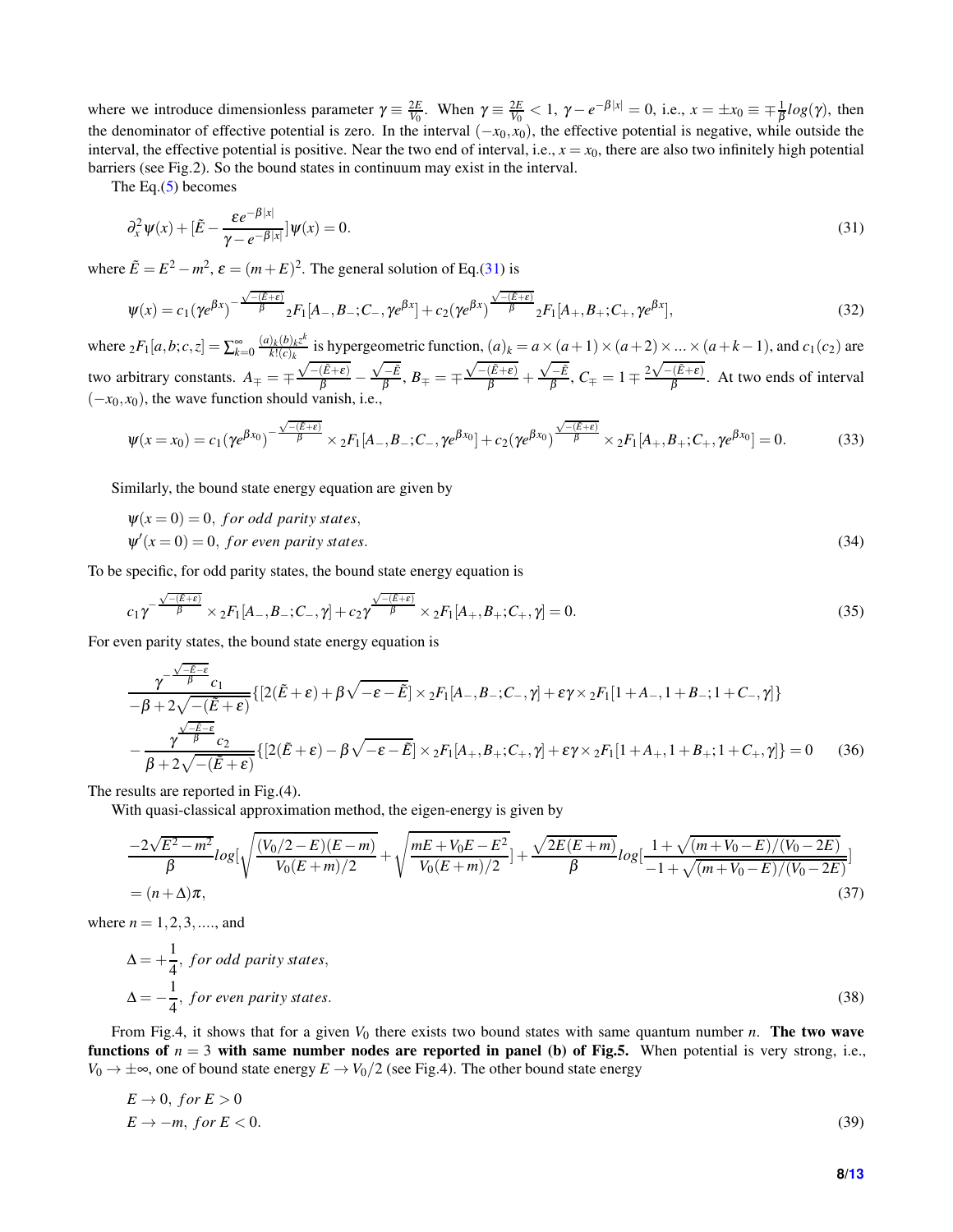

Figure 4. The bound state (BIC) energy of exponential potential. The solid lines are the the exact results of Eqs. [\(33\)](#page-7-1), [\(35\)](#page-7-2), and [\(36\)](#page-7-3). The black dashed lines are given by the quasi-classical approximation formula Eq. [\(37\)](#page-7-4). Here we take  $\beta = m$ . We note that there also exist some conventional bound states in the gaps.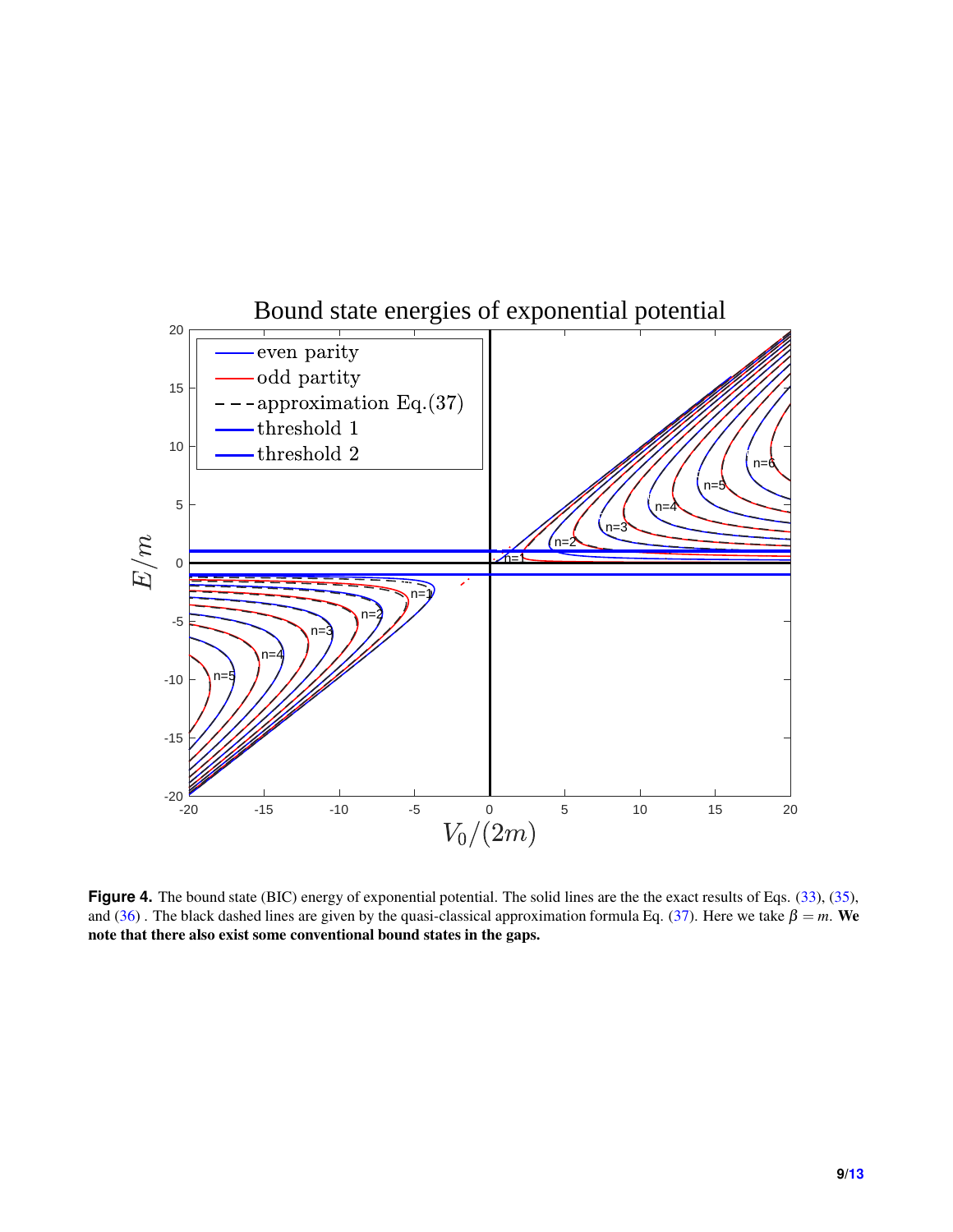

**Figure 5.** The (un-normalized) wave functions for BIC. (a): the wave functions for Coulomb potential. Here we take the bound state energy  $E/m = 2$  for all the wave functions. (b): the two wave functions of  $n = 3$  with same number nodes for exponential potential with potential strength  $V/(2m) = 10$ . Here we take  $\beta = m$ . From Fig.5, we can see that outside the effective potential well which is given by  $(-x_0 < x < x_0)$ , the wave functions vanish.

Similarly, the above behaviors of bound state energy can be explained as follows. Based on the existence conditions of bound states of infinitely deep square well potential, when

$$
kw = n\pi \tag{40}
$$

where effective well width  $w \equiv 2x_0 = -2\frac{1}{\beta}log(\gamma)$ , the bound states would exist. The wave vector can be approximated by

$$
k \sim \sqrt{\tilde{E} - \tilde{V}(0)} = \sqrt{\frac{2E(m+E)(E-m-V_0)}{2E - V_0}}
$$
\n(41)

Therefore, the bound state energy equation can be approximately by

<span id="page-9-0"></span>
$$
\frac{2}{\beta} \sqrt{\frac{2E(E+m)(E-m-V_0)}{2E-V_0}} log[\frac{V_0}{2E}] = n\pi
$$
\n(42)

where  $V_0/(2E) > 1$ . When the potential is very strong, e.g.,  $V_0 \to \pm \infty$ , for a given *n*, the asymptotic behaviors of bound state energy can be obtained with Eq.[\(42\)](#page-9-0).

Finally, we note that for power-law decaying potential, i.e.,  $V_{11}(x)=\alpha/|x|^{\delta}$  with  $\delta>0,$  if  $\alpha>0,$  only when  $1<\delta<2,$ the system can have two bound states with same number wave function nodes. While for  $\alpha < 0$ , only when  $0 < \delta < 1$ , the system has two bound states with same number nodes.

#### **summary**

In conclusion, we investigate the bound states in the continuum (BIC) of a one-dimensional spin-1 flat band system. It is found that BIC can exist for sufficiently strong potentials of type III. We get the bound state energies for a Coulomb potential and an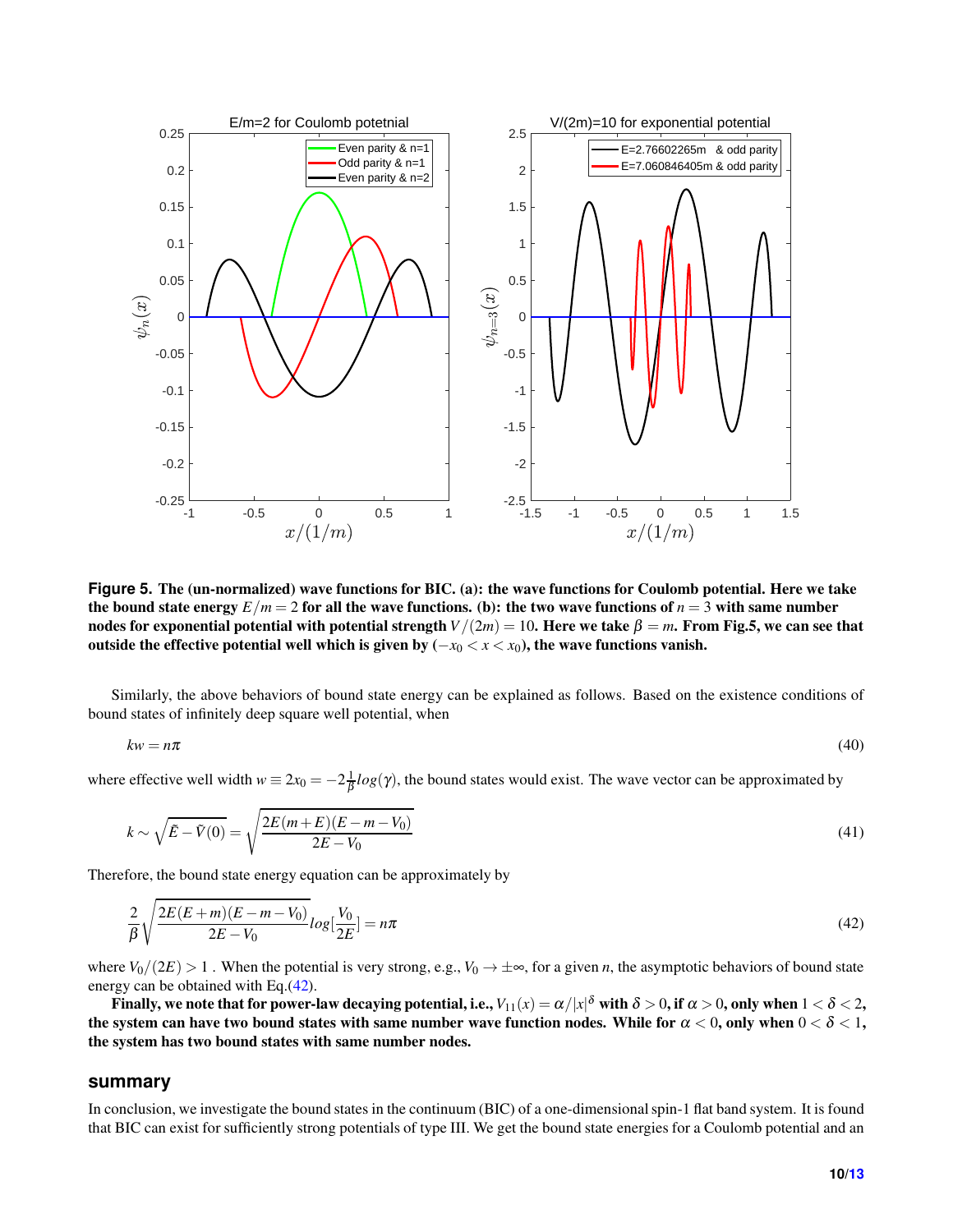exponential potential. For a Coulomb potential and a given quantum number *n*, when the potential strength reaches a critical value  $\alpha_{c1}$ , the BIC begin to appear. When the potential strength reaches  $\alpha_{c2}$ , the bound state energy goes to infinite. For exponential potential, there are two bound states with same number of wave function nodes. When the exponential potential is very strong, one of bound state energy approaches one half of the potential strength. For repulsive potential (positive *V*0), the other bound state energy goes to zero. For attractive case, the other bound state energy approaches to the threshold of lower continuous spectrum. In addition, it is found that the bound state energies can be well described by the quasi-classical approximation.

A necessary condition for existence of BIC is that the maximum value of of potential is larger than two times band gap. Our results shows that the existence of BIC is quite a universal phenomenon for a strong potential of type III in the flat band system.

# <span id="page-10-0"></span>**References**

- <span id="page-10-1"></span>1. von Neumann, J. & Wigner, E. On remarkable discrete eigenvalues. *Phys. Z.* 30, 465, DOI: [https://doi.org/10.1007/978-3-662-02781-3\\_19](https://doi.org/10.1007/978-3-662-02781-3_19) (1929).
- <span id="page-10-2"></span>2. Stillinger, F. H. & Herrick, D. R. Bound states in the continuum. *Phys. Rev. A* 11, 446, DOI: <https://doi.org/10.1103/PhysRevA.11.446> (1975).
- <span id="page-10-3"></span>3. Fano, U. Effects of configuration interaction on intensities and phase shifts. *Phys. Rev.* 124, 1899, DOI: <https://doi.org/10.1103/PhysRev.124.1866> (1961).
- <span id="page-10-4"></span>4. Friedrich, H. & Wintgenand, D. Interfering resonances and bound states in the continuum. *Phys. Rev. A* 32, 3231, DOI: <https://doi.org/10.1103/PhysRevA.32.3231> (1985).
- 5. Bendix, O., Fleischmann, R., Kottos, T. & Shapiro, B. Exponentially fragile p-t symmetry in lattices with localized eigenmodes. *Phys. Rev. Lett.* 103, 030402, DOI: <https://doi.org/10.1103/PhysRevLett.103.030402> (2009).
- 6. Bulgakov, E. N. & Sadreev, A. F. Bound states in the continuum in photonic waveguides inspired by defects. *Phys. Rev. B* 78, 075105, DOI: <https://doi.org/10.1103/PhysRevB.78.075105> (2008).
- 7. Longhi, S. Optical realization of relativistic non-hermitian quantum mechanics. *Phys. Rev. Lett.* 105, 013903, DOI: <https://doi.org/10.1103/PhysRevLett.105.013903> (2010).
- <span id="page-10-5"></span>8. Vicencio, R. *et al.* Observation of localized states in lieb photonic lattices. *Phys. Rev. Lett.* 114, 245503, DOI: <https://doi.org/10.1103/PhysRevLett.114.245503> (2015).
- <span id="page-10-6"></span>9. Fong, P. T. & Law, C. K. Bound state in the continuum by spatially separated ensembles of atoms in a coupled-cavity array. *Phys. Rev. A* 96, 023842, DOI: <https://doi.org/10.1103/PhysRevA.96.023842> (2017).
- 10. Zhang, J., Braak, D. & Kollar, M. Bound states in the continuum realized in the one dimensional two-particle hubbard model with an impurity. *Phys. Rev. Lett.* 109, 116405, DOI: <https://doi.org/10.1103/PhysRevLett.109.116405> (2012).
- 11. Molina M.I. and, A. E., Miroshnichenko & Kivshar, Y. S. Surface bound states in the continuum. *Phys. Rev. Lett.* 108, 070401, DOI: <https://doi.org/10.1103/PhysRevLett.108.070401> (2012).
- 12. Gorbatsevich, A. A. & Shubin, N. M. Unified theory of resonances and bound states in the continuum in hermitian tight-binding models. *Phys. Rev. B* 96, 205441, DOI: <https://doi.org/10.1103/PhysRevB.96.205441> (2017).
- <span id="page-10-7"></span>13. Xiao, Y. X., Zhang, Z. Q. & Chan, C. A band of bound states in the continuum induced by disorder. *Sci. Reports* 8, 5160, DOI: <https://doi.org/10.1038/s41598-018-23576-z> (2018).
- <span id="page-10-8"></span>14. Takeichi, M. & Murakami, M. Topological linelike bound states in the continuum. *Phys. Rev. B* 99, 035128, DOI: <https://doi.org/10.1103/PhysRevB.99.035128> (2019).
- <span id="page-10-9"></span>15. Cho, H. & Ho, C. L. A novel quasi-exactly solvable model with total transmission modes. *J. Phys. A: Math. Theor.* 41, 172002, DOI: <https://iopscience.iop.org/article/10.1088/1751-8113/41/17/172002/meta> (2008).
- <span id="page-10-10"></span>16. Ahmed, Z., Kumar, S., Ghosh, D. & Goswami. Solvable model of bound states in the continuum (bic) in one dimension. *Phys. Scr.* 94, 105214, DOI: <https://iopscience.iop.org/article/10.1088/1402-4896/ab2751/meta> (2019).
- 17. Sutherland, B. Localization of electronic wave functions due to local topology. *Phys. Rev. B* 34, 5208, DOI: <https://doi.org/10.1103/PhysRevB.34.5208> (1986).
- 18. Vidal, J., Mosseri, R. & Doucot, B. Aharonov-bohm cages in two-dimensional structures. *Phys. Rev. Lett.* 81, 5888, DOI: <https://doi.org/10.1103/PhysRevLett.81.5888> (1998).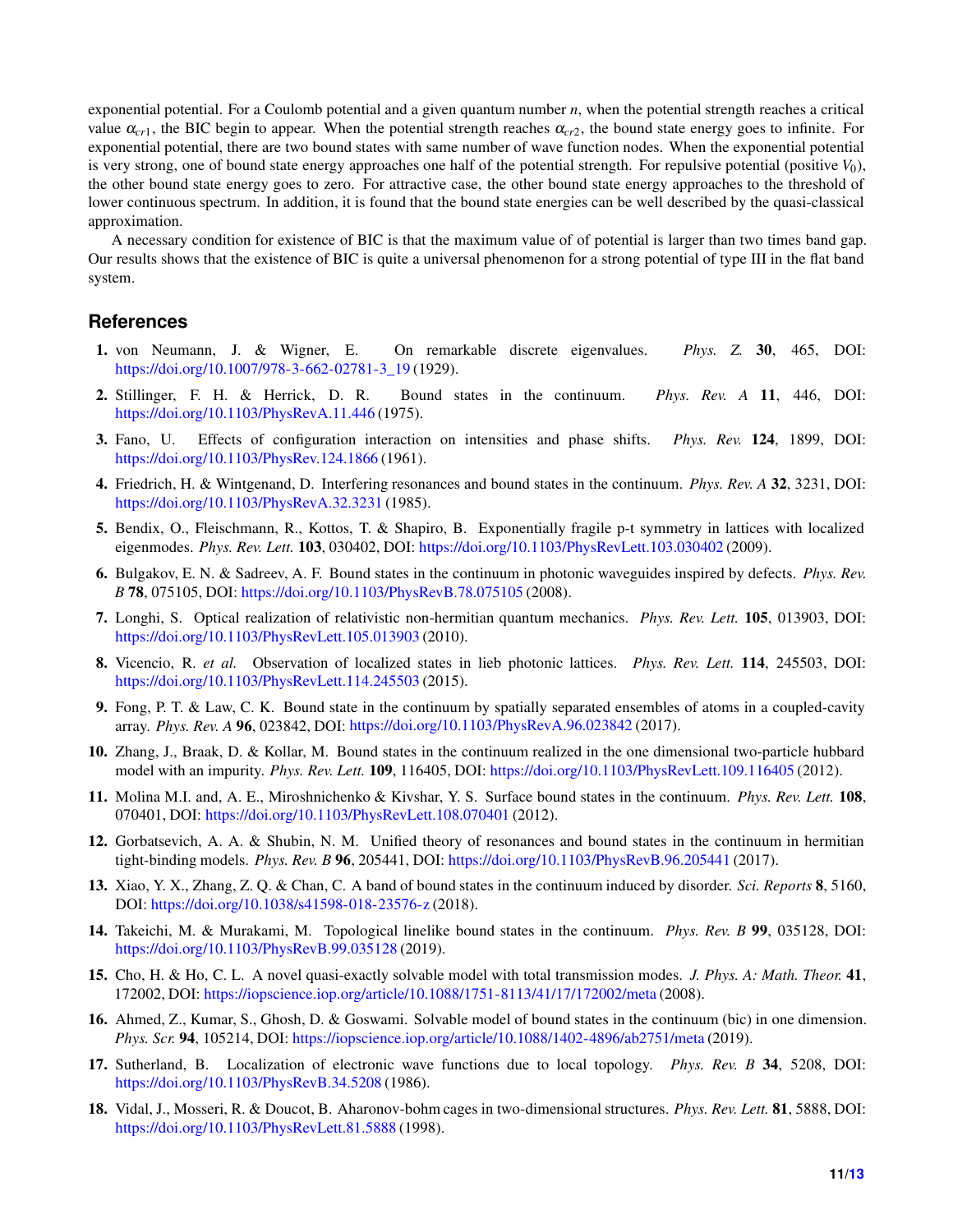- <span id="page-11-1"></span><span id="page-11-0"></span>19. Mukherjee, S. *et al.* Observation of a localized flat-band state in a photonic lieb lattice. *Phys. Rev. Lett.* 114, 245504, DOI: <https://doi.org/10.1103/PhysRevLett.114.245504> (2015).
- 20. Mielke, A. Ferromagnetism in single-band hubbard models with a partially flat band. *Phys. Rev. Lett.* 82, 4312, DOI: <https://doi.org/10.1103/PhysRevLett.82.4312> (1999).
- <span id="page-11-2"></span>21. Zhang, S., Hung, H. H. & Wu, C. Proposed realization of itinerant ferromagnetism in optical lattices. *Phys. Rev. A* 82, 053618, DOI: <https://doi.org/10.1103/PhysRevA.82.053618> (2010).
- <span id="page-11-3"></span>22. Raoux, A., Morigi, M., Fuchs, J. N., Piéchon, F. & Montambaux, G. From dia to paramagnetic orbital susceptibility of massless fermions. *Phys. Rev. Lett.* 112, 026402, DOI: <https://doi.org/10.1103/PhysRevLett.112.026402> (2014).
- 23. Shen, R., Shao, L. B., Wang, B. & Xing, D. Y. Single dirac cone with a flat band touching on line-centered-square optical lattices. *Phys. Rev.B* 82, 041410, DOI: <https://doi.org/10.1103/PhysRevB.81.041410> (2010).
- 24. Urban, D. F., Bercioux, D., Wimmer, M. & Häusler, W. Barrier transmission of dirac-like pseudospin-one particles. *Phys. Rev.B* 84, 115136, DOI: <https://doi.org/10.1103/PhysRevB.84.115136> (2011).
- <span id="page-11-4"></span>25. Fang, A., Zheng, Z. Q., Louie, S. G. & Chan, C. T. Klein tunneling and supercollimation of pseudospin-1 electromagnetic waves. *Phys. Rev.B* 93, 035422, DOI: <https://doi.org/10.1103/PhysRevB.93.035422> (2016).
- <span id="page-11-5"></span>26. Betancur-Ocampo, Y., Cordourier-Maruri, G., Gupta, V. & de Coss, R. Super-klein tunneling of massive pseudospin-one particles. *Phys. Rev.B* 96, 024304, DOI: <https://doi.org/10.1103/PhysRevB.96.024304> (2017).
- <span id="page-11-6"></span>27. Tovmasyan, M., Peotta, S., Liang, L., Törmä, P. & Huber, S. D. Preformed pairs in flat bloch bands. *Phys. Rev.B* 98, 134513, DOI: <https://doi.org/10.1103/PhysRevB.98.134513> (2018).
- <span id="page-11-7"></span>28. Volovik, G. Flat band and planckian metal. *Jetp Lett.* 110, 352, DOI: <https://doi.org/10.1134/S002136401917003X> (2019).
- 29. Peotta, S. & Törmä, P. Superfluidity in topologically nontrivial flat bands. *Nat.Commun.* 6, 8944, DOI: <https://www.nature.com/articles/ncomms9944> (2015).
- 30. Hazra, T., Verma, N. & Randeria, M. Bounds on the superconducting transition temperature: Applications to twisted bilayer graphene and cold atoms. *Phys. Rev. X* 9, 031049, DOI: <https://doi.org/10.1103/PhysRevX.9.031049> (2019).
- 31. Cao, Y. & et al. Unconventional superconductivity in magic-angle graphene superlattices. *Nature* 556, 43, DOI: <https://doi.org/10.1038/nature26160> (2018).
- 32. Wu, Y. R. & Zhang, Y. C. Superfluid states in  $\alpha t_3$  lattice. *Chinese. Phys. B* 30, 060306, DOI: <https://iopscience.iop.org/article/10.1088/1674-1056/abea8a/meta> (2021).
- 33. Kopnin, N., Heikkila, T. T. & Volovik, G. E. High-temperature surface superconductivity in topological flat-band systems. *Phys. Rev.B* 83, 220503(R), DOI: <https://doi.org/10.1103/PhysRevB.83.220503> (2011).
- 34. Julku, A., Peltonen, T. J., Liang, L., Heikkilä, T. T. & Törmä, P. Superfluid weight and berezinskiikosterlitz-thouless transition temperature of twisted bilayer graphene. *Phys. Rev. B* 101, 060505(R), DOI: <https://doi.org/10.1103/PhysRevB.101.060505> (2020).
- 35. Iglovikov, V., Hebert, F., Gremaud, B., Batrouni, G. & Scalettar, R. Superconducting transitions in flat-band systems. *Phys. Rev.B* 90, 094506, DOI: <https://doi.org/10.1103/PhysRevB.90.094506> (2014).
- 36. Julku, A., Peotta, S., Vanhala, T. I., Kim, D.-H. & Törmä, P. Geometric origin of superfluidity in the lieb-lattice flat band. *Phys. Rev. Lett.* 117, 045303, DOI: <https://doi.org/10.1103/PhysRevLett.117.045303> (2016).
- 37. Liang, L. & et.al. Band geometry, berry curvature, and superfluid weight. *Phys. Rev. B* 95, 024515, DOI: <https://doi.org/10.1103/PhysRevB.95.024515> (2017).
- <span id="page-11-8"></span>38. Iskin, M. Origin of fat-band superfuidity on the mielke checkerboard lattice. *Phys. Rev. A* 99, 053608, DOI: <https://doi.org/10.1103/PhysRevA.99.053608> (2019).
- <span id="page-11-9"></span>39. Wu, Y. R., Zhang, X. F., Liu, C. F., Liu, W. & Zhang, Y. C. Superfluid density and collective modes of fermion superfluid in dice lattice. *Sci Rep* 11, 13572, DOI: <https://doi.org/10.1038/s41598-021-93007-z> (2021).
- <span id="page-11-10"></span>40. Zhang, Y. C. & Zhu, G. B. Infinite bound states and hydrogen atom-like energy spectrum induced by a flat band. *.* ., ., DOI: <https://www.researchgate.net/publication/354669549> (2021).
- 41. Gorbar, E., Gusynin, V. & Oriekhov, D. O. Electron states for gapped pseudospin-1 fermions in the field of a charged impurity. *Phys. Rev. B* 99, 155124, DOI: <https://doi.org/10.1103/PhysRevB.99.155124> (2019).